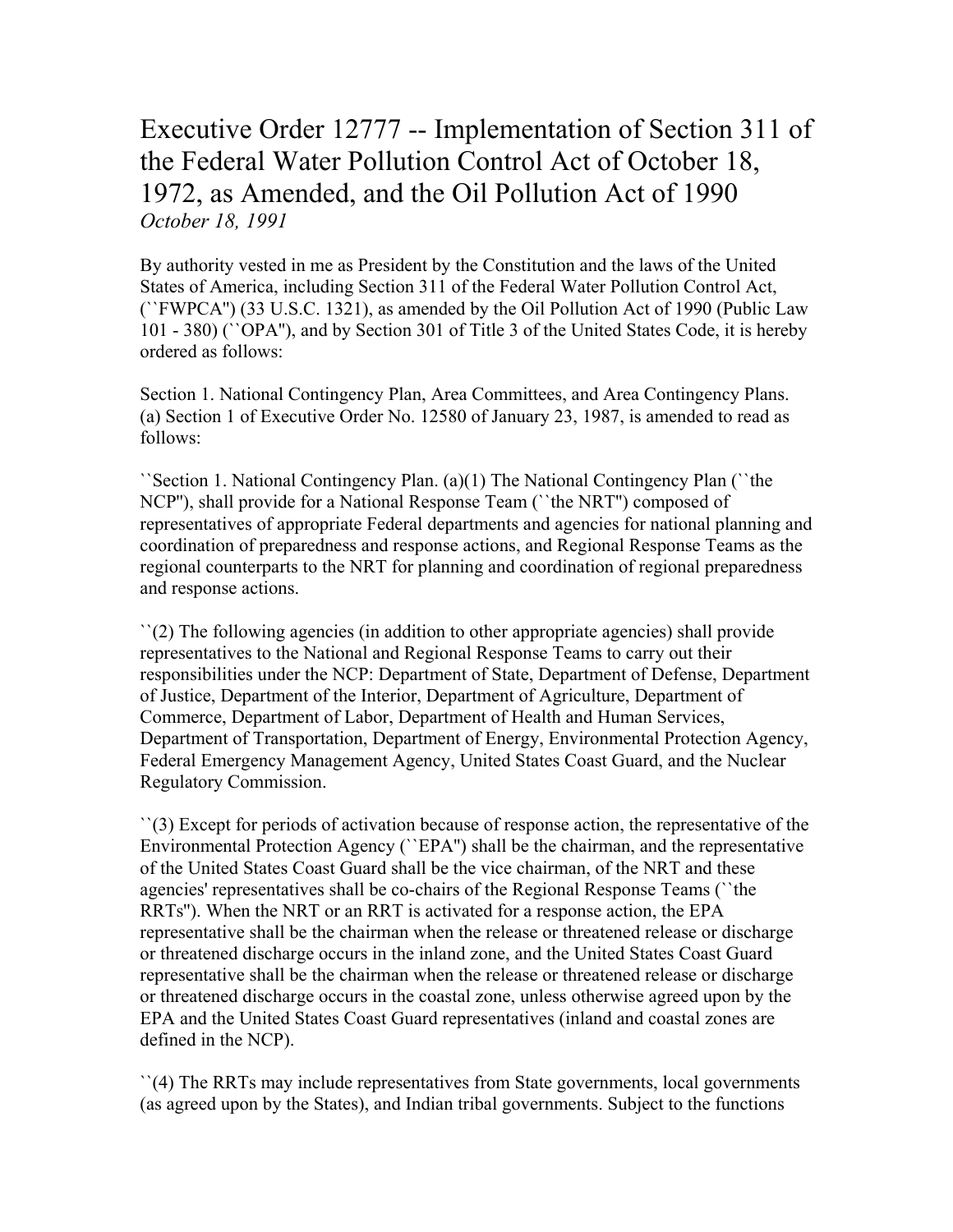and authorities delegated to Executive departments and agencies in other sections of this order, the NRT shall provide policy and program direction to the RRTs.

``(b) (1) The responsibility for the revision of the NCP and all the other functions vested in the President by Sections 105 (a), (b), (c), and (g), 125, and  $301(f)$  of the Act, by Section 311(d)(1) of the Federal Water Pollution Control Act, and by Section 4201(c) of the Oil Pollution Act of 1990 is delegated to the Administrator of the Environmental Protection Agency ("the Administrator").

 $\Gamma(2)$  The function vested in the President by Section 118(p) of the Superfund Amendments and Reauthorization Act of 1986 (Pub. L. 99 - 499) (``SARA'') is delegated to the Administrator.

 $\Gamma$ (c) In accord with Section 107(f)(2)(A) of the Act, Section 311(f)(5) of the Federal Water Pollution Control Act, as amended (33 U.S.C. 1321(f)(5)), and Section 1006(b) (1) and (2) of the Oil Pollution Act of 1990, the following shall be among those designated in the NCP as Federal trustees for natural resources:

(1) Secretary of Defense;

- (2) Secretary of the Interior;
- (3) Secretary of Agriculture;
- (4) Secretary of Commerce;
- (5) Secretary of Energy.

In the event of a spill, the above named Federal trustees for natural resources shall designate one trustee to act as Lead Administrative Trustee, the duties of which shall be defined in the regulations promulgated pursuant to Section 1006(e)(1) of OPA. If there are natural resource trustees other than those designated above which are acting in the event of a spill, those other trustees may join with the Federal trustees to name a Lead Administrative Trustee which shall exercise the duties defined in the regulations promulgated pursuant to Section 1006(e)(1) of OPA.

``(d) Revisions to the NCP shall be made in consultation with members of the NRT prior to publication for notice and comment.

``(e) All revisions to the NCP, whether in proposed or final form, shall be subject to review and approval by the Director of the Office of Management and Budget (``OMB'').''

 $\dot{\mathcal{L}}$  (b) The functions vested in the President by Section 311(j)(4) of FWPCA, and Section 4202(b)(1) of OPA, respecting the designation of Areas, the appointment of Area Committee members, the requiring of information to be included in Area Contingency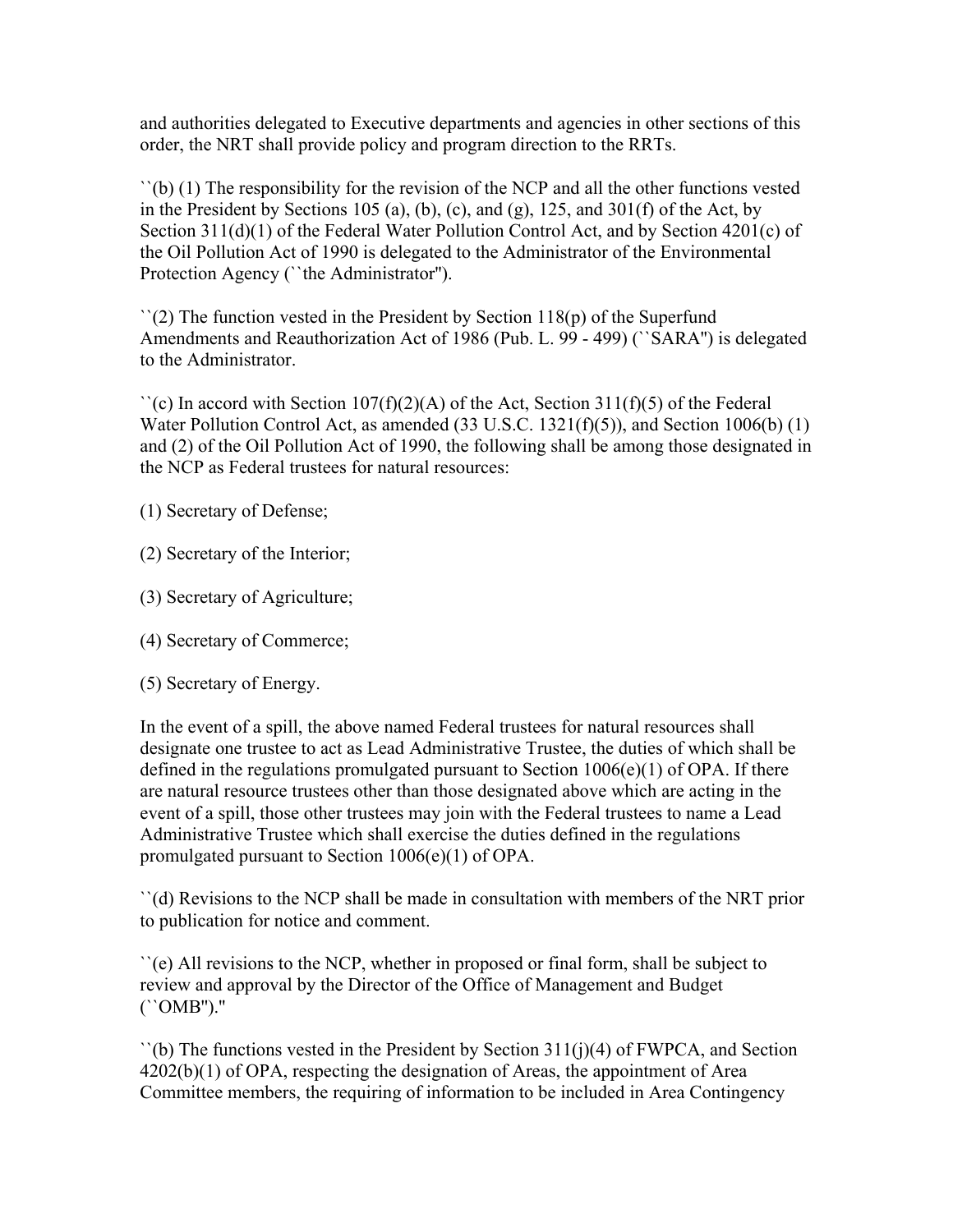Plans, and the review and approval of Area Contingency Plans are delegated to the Administrator of the Environmental Protection Agency (``Administrator'') for the inland zone and the Secretary of the Department in which the Coast Guard is operating for the coastal zone (inland and coastal zones are defined in the NCP).

Sec. 2. National Response System. (a) The functions vested in the President by Section  $311(i)(1)(A)$  of FWPCA, respecting the establishment of methods and procedures for the removal of discharged oil and hazardous substances, and by Section 311(j)(1)(B) of FWPCA respecting the establishment of criteria for the development and implementation of local and regional oil and hazardous substance removal contingency plans, are delegated to the Administrator for the inland zone and the Secretary of the Department in which the Coast Guard is operating for the coastal zone.

(b)(1) The functions vested in the President by Section  $311(i)(1)(C)$  of FWPCA, respecting the establishment of procedures, methods, and equipment and other requirements for equipment to prevent and to contain discharges of oil and hazardous substances from non-transportation-related onshore facilities, are delegated to the Administrator.

(2) The functions vested in the President by Section  $311(i)(1)(C)$  of FWPCA, respecting the establishment of procedures, methods, and equipment and other requirements for equipment to prevent and to contain discharges of oil and hazardous substances from vessels and transportation-related onshore facilities and deepwater ports subject to the Deepwater Ports Act of 1974 ("DPA"), are delegated to the Secretary of Transportation.

(3) The functions vested in the President by Section  $311(i)(1)(C)$  of FWPCA, respecting the establishment of procedures, methods, and equipment and other requirements for equipment to prevent and to contain discharges of oil and hazardous substances from offshore facilities, including associated pipelines, other than deepwater ports subject to the DPA, are delegated to the Secretary of the Interior.

(c) The functions vested in the President by Section  $311(i)(1)(D)$  of FWPCA, respecting the inspection of vessels carrying cargoes of oil and hazardous substances and the inspection of such cargoes, are delegated to the Secretary of the Department in which the Coast Guard is operating.

 $(d)(1)$  The functions vested in the President by Section 311(j)(5) of FWPCA and Section 4202(b)(4) of OPA, respecting the issuance of regulations requiring the owners or operators of non-transportation-related onshore facilities to prepare and submit response plans, the approval of means to ensure the availability of private personnel and equipment, the review and approval of such response plans, and the authorization of nontransportation-related onshore facilities to operate without approved response plans, are delegated to the Administrator.

(2) The functions vested in the President by Section  $311(j)(5)$  of FWPCA and Section 4202(b)(4) of OPA, respecting the issuance of regulations requiring the owners or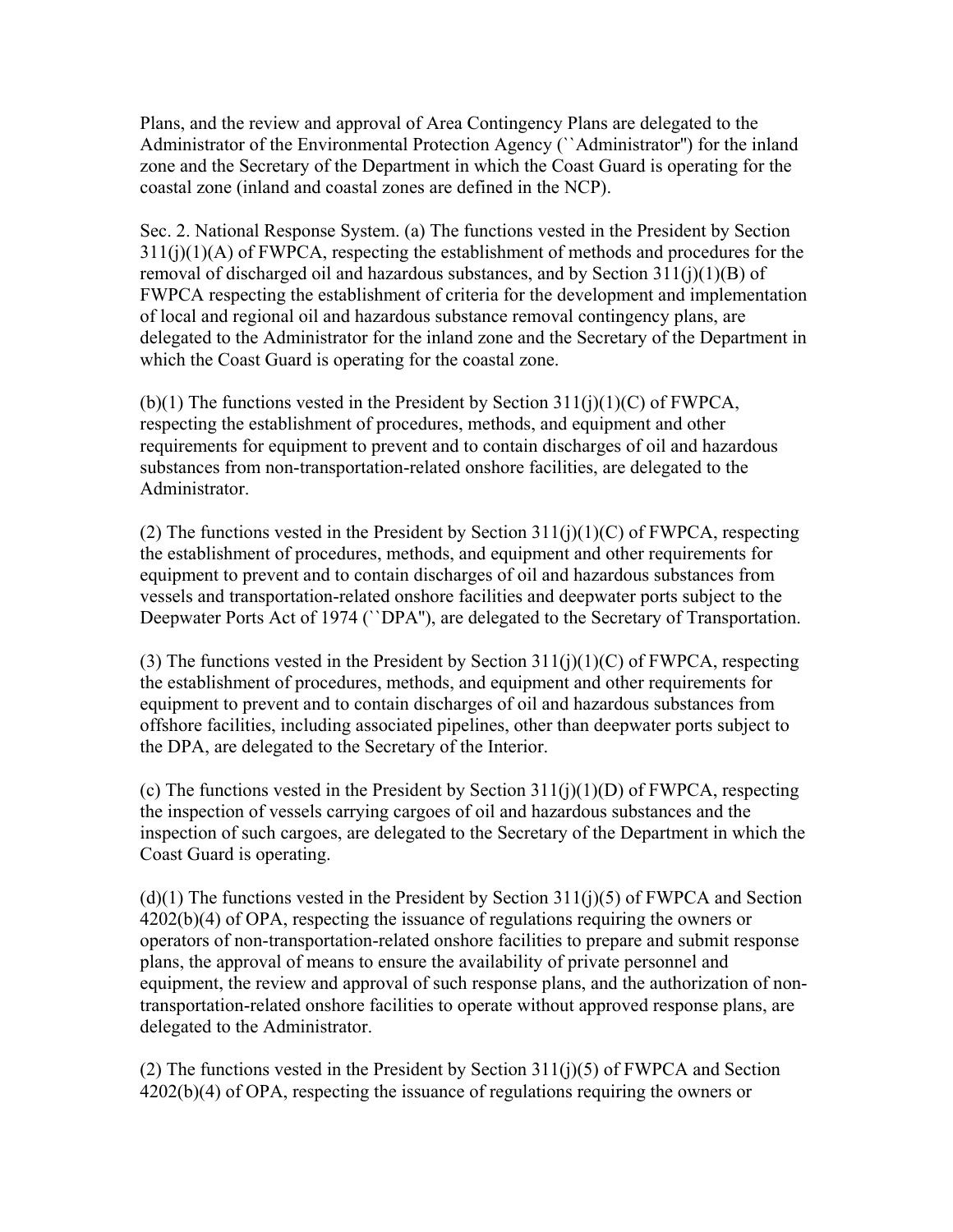operators of tank vessels, transportation-related onshore facilities and deepwater ports subject to the DPA, to prepare and submit response plans, the approval of means to ensure the availability of private personnel and equipment, the review and approval of such response plans, and the authorization of tank vessels, transportation-related onshore facilities and deepwater ports subject to the DPA to operate without approved response plans, are delegated to the Secretary of Transportation.

(3) The functions vested in the President by Section 311(j)(5) of FWPCA and Section 4202(b)(4) of OPA, respecting the issuance of regulations requiring the owners or operators of offshore facilities, including associated pipelines, other than deepwater ports subject to the DPA, to prepare and submit response plans, the approval of means to ensure the availability of private personnel and equipment, the review and approval of such response plans, and the authorization of offshore facilities, including associated pipelines, other than deepwater ports subject to the DPA, to operate without approved response plans, are delegated to the Secretary of the Interior.

(e)(1) The functions vested in the President by Section  $311(i)(6)(B)$  of FWPCA, respecting the requirements for periodic inspections of containment booms and equipment used to remove discharges at non-transportation-related onshore facilities, are delegated to the Administrator.

(2) The functions vested in the President by Section  $311(i)(6)(A)$  of FWPCA, respecting the requirements for periodic inspections of containment booms and equipment used to remove discharges on vessels, and at transportation-related onshore facilities and deepwater ports subject to the DPA, are delegated to the Secretary of Transportation.

(3) The functions vested in the President by Section  $311(j)(6)(A)$  of FWPCA, respecting the requirements for periodic inspections of containment booms and equipment used to remove discharges at offshore facilities, including associated pipelines, other than deepwater ports subject to the DPA, are delegated to the Secretary of the Interior.

(f) The functions vested in the President by Section  $311(i)(6)(A)$  of FWPCA, respecting requirements for vessels to carry appropriate removal equipment, are delegated to the Secretary of the Department in which the Coast Guard is operating.

 $(g)(1)$  The functions vested in the President by Section 311(j)(7) of FWPCA, respecting periodic drills of removal capability under relevant response plans for onshore and offshore facilities located in the inland zone, and the publishing of annual reports on those drills, are delegated to the Administrator.

(2) The functions vested in the President by Section  $311(i)(7)$  of FWPCA, respecting periodic drills of removal capability under relevant response plans for tank vessels, and for onshore and offshore facilities located in the coastal zone, and the publishing of annual reports on those drills, are delegated to the Secretary of the Department in which the Coast Guard is operating.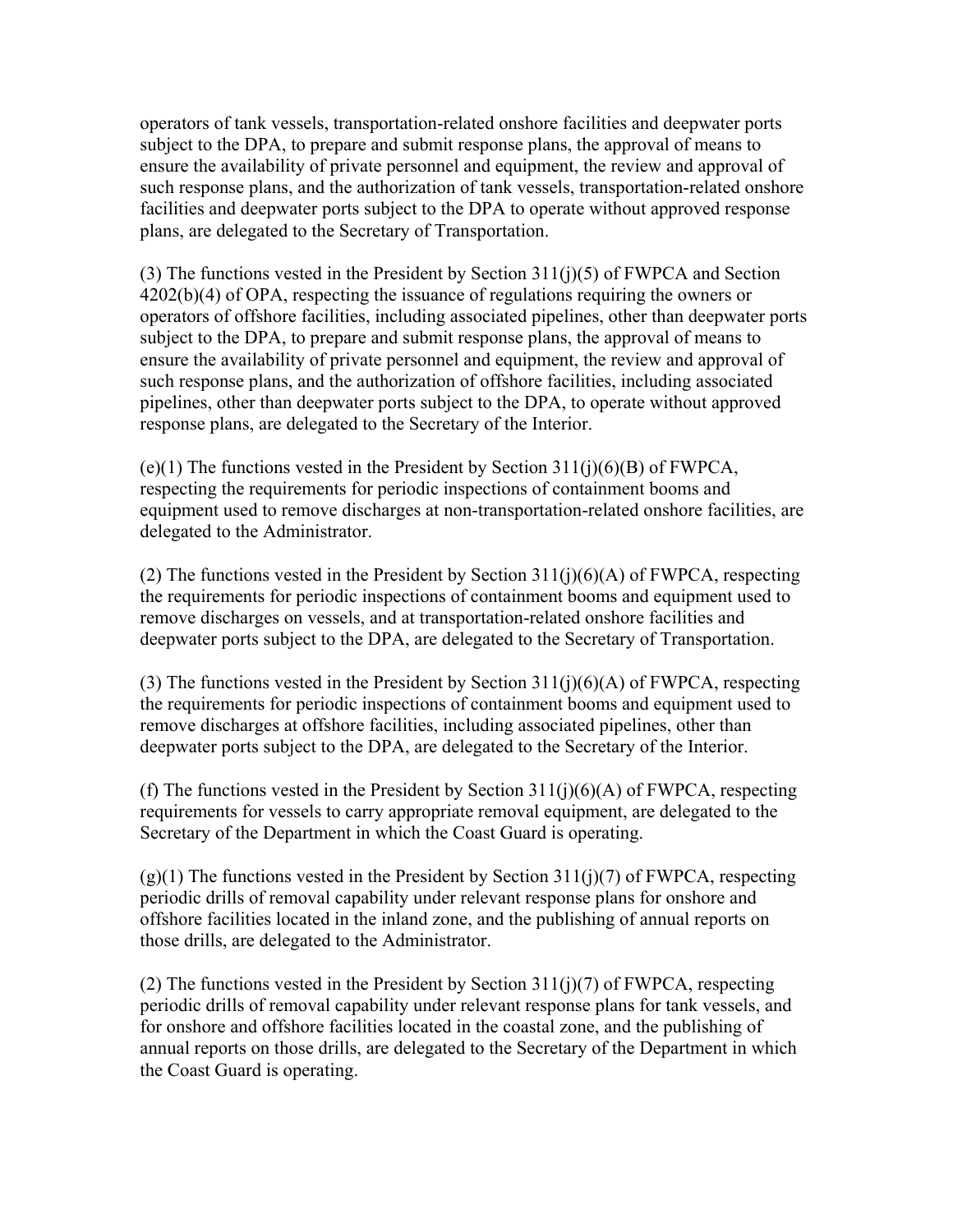(h) No provision of Section 2 of this order, including, but not limited to, any delegation or assignment of any function hereunder, shall in any way affect, or be construed or interpreted to affect the authority of any Department or agency, or the head of any Department or agency under any provision of law other than Section 311(j) of FWPCA or Section 4202(b)(4) of OPA.

(i) The functions vested in the President by Section 311(j) of FWPCA or Section 4202(b)(4) of OPA which have been delegated or assigned by Section 2 of this order may be redelegated to the head of any Executive department or agency with his or her consent.

Sec. 3. Removal. The functions vested in the President by Section 311(c) of FWPCA and Section 1011 of OPA, respecting an effective and immediate removal or arrangement for removal of a discharge and mitigation or prevention of a substantial threat of a discharge of oil or a hazardous substance, the direction and monitoring of all Federal, State and private actions, the removal and destruction of a vessel, the issuance of directions, consulting with affected trustees, and removal completion determinations, are delegated to the Administrator for the inland zone and to the Secretary of the Department in which the Coast Guard is operating for the coastal zone.

Sec. 4. Liability Limit Adjustment. (a) The functions vested in the President by Section 1004(d) of OPA, respecting the establishment of limits of liability, with respect to classes or categories of non-transportation-related onshore facilities, the reporting to Congress on the desirability of adjusting limits of liability with respect to non-transportation-related onshore facilities, and the adjustment of limits of liability to reflect significant increases in the Consumer Price Index with respect to non-transportation-related onshore facilities, are delegated to the Administrator, acting in consultation with the Secretary of Transportation, the Secretary of Energy, and the Attorney General.

(b) The functions vested in the President by Section 1004(d) of OPA, respecting the establishment of limits of liability, with respect to classes or categories of transportationrelated onshore facilities, the reporting to Congress on the desirability of adjusting limits of liability, with respect to vessels or transportation-related onshore facilities and deepwater ports subject to the DPA, and the adjustment of limits of liability to reflect significant increases in the Consumer Price Index with respect to vessels or transportation-related onshore facilities and deepwater ports subject to the DPA, are delegated to the Secretary of Transportation.

(c) The functions vested in the President by Section 1004(d) of OPA, respecting the reporting to Congress on the desirability of adjusting limits of liability with respect to offshore facilities, including associated pipelines, other than deepwater ports subject to the DPA, and the adjustment of limits of liability to reflect significant increases in the Consumer Price Index with respect to offshore facilities, including associated pipelines, other than deepwater ports subject to the DPA, are delegated to the Secretary of the **Interior**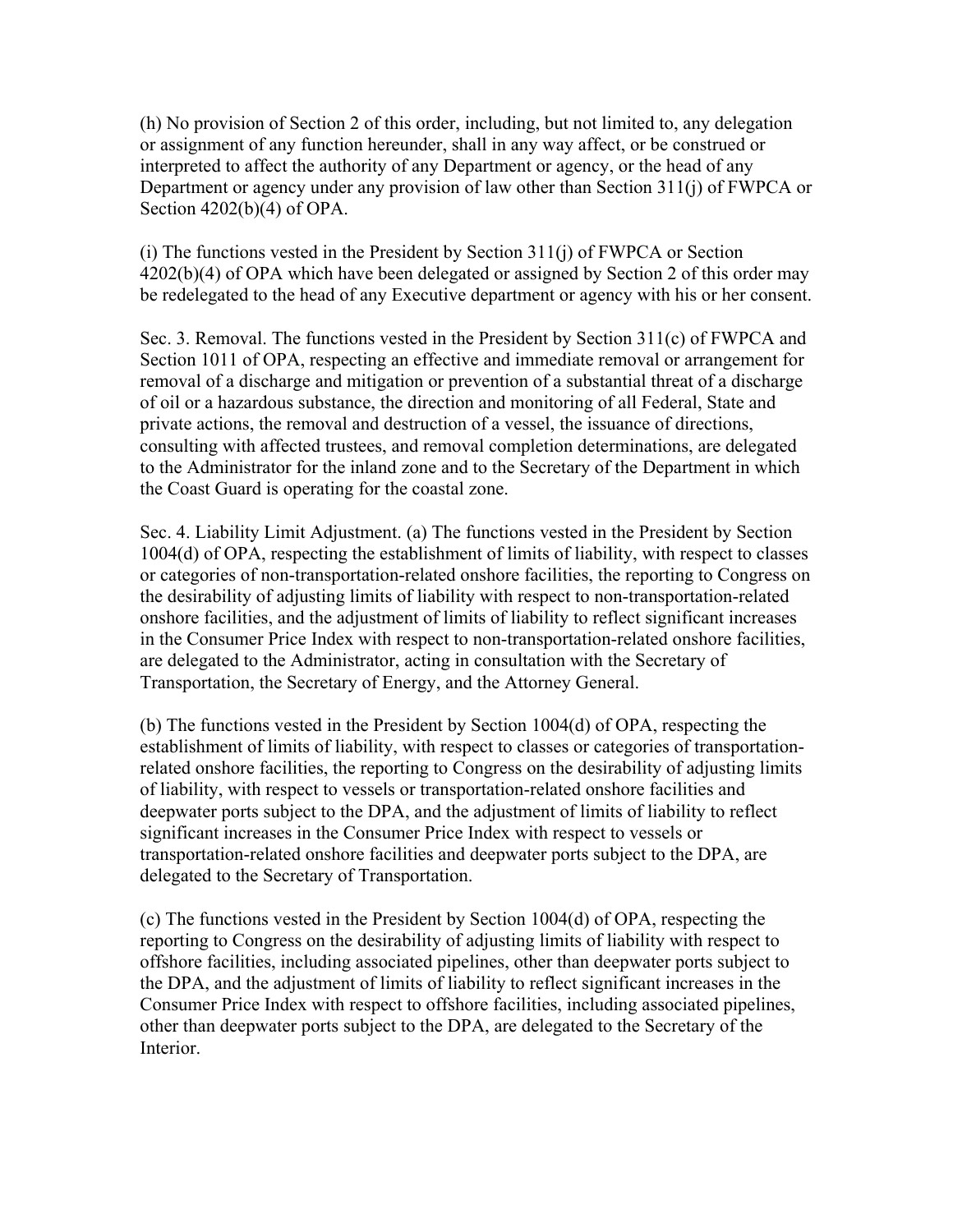Sec. 5. Financial Responsibility. (a)(1) The functions vested in the President by Section 1016(e) of OPA, respecting (in the case of offshore facilities other than deepwater ports) the issuance of regulations concerning financial responsibility, the determination of acceptable methods of financial responsibility, and the specification of necessary or unacceptable terms, conditions, or defenses, are delegated to the Secretary of the Interior.

(2) The functions vested in the President by Section 1016(e) of OPA, respecting (in the case of deepwater ports) the issuance of regulations concerning financial responsibility, the determination of acceptable methods of financial responsibility, and the specification of necessary or unacceptable terms, conditions, or defenses, are delegated to the Secretary of Transportation.

(b)(1) The functions vested in the President by Section 4303 of OPA, respecting (in cases involving vessels) the assessment of civil penalties, the compromising, modification or remission, with or without condition, and the referral for collection of such imposed penalties, and requests to the Attorney General to secure necessary judicial relief, are delegated to the Secretary of the Department in which the Coast Guard is operating.

(2) The functions vested in the President by Section 4303 of OPA, respecting (in cases involving offshore facilities other than deepwater ports) the assessment of civil penalties, the compromising, modification or remission, with or without condition, and the referral for collection of such imposed penalties, and requests to the Attorney General to secure necessary judicial relief, are delegated to the Secretary of the Interior.

(3) The functions vested in the President by Section 4303 of OPA, respecting (in cases involving deepwater ports) the assessment of civil penalties, the compromising, modification or remission, with or without condition, and the referral for collection of such imposed penalties, and requests to the Attorney General to secure necessary judicial relief, are delegated to the Secretary of Transportation.

Sec. 6. Enforcement. (a) The functions vested in the President by Section  $311(m)(1)$  of FWPCA, respecting the enforcement of Section 311 with respect to vessels, are delegated to the Secretary of the Department in which the Coast Guard is operating.

(b) The functions vested in the President by Section 311(e) of FWPCA, respecting determinations of imminent and substantial threat, requesting the Attorney General to secure judicial relief, and other action including issuing administrative orders, are delegated to the Administrator for the inland zone and to the Secretary of the Department in which the Coast Guard is operating for the coastal zone.

Sec. 7. Management of the Oil Spill Liability Trust Fund and Claims. (a)(1)(A) The functions vested in the President by Section 1012(a)(1), (3), and (4) of OPA respecting payment of removal costs and claims and determining consistency with the National Contingency Plan (NCP) are delegated to the Secretary of the Department in which the Coast Guard is operating.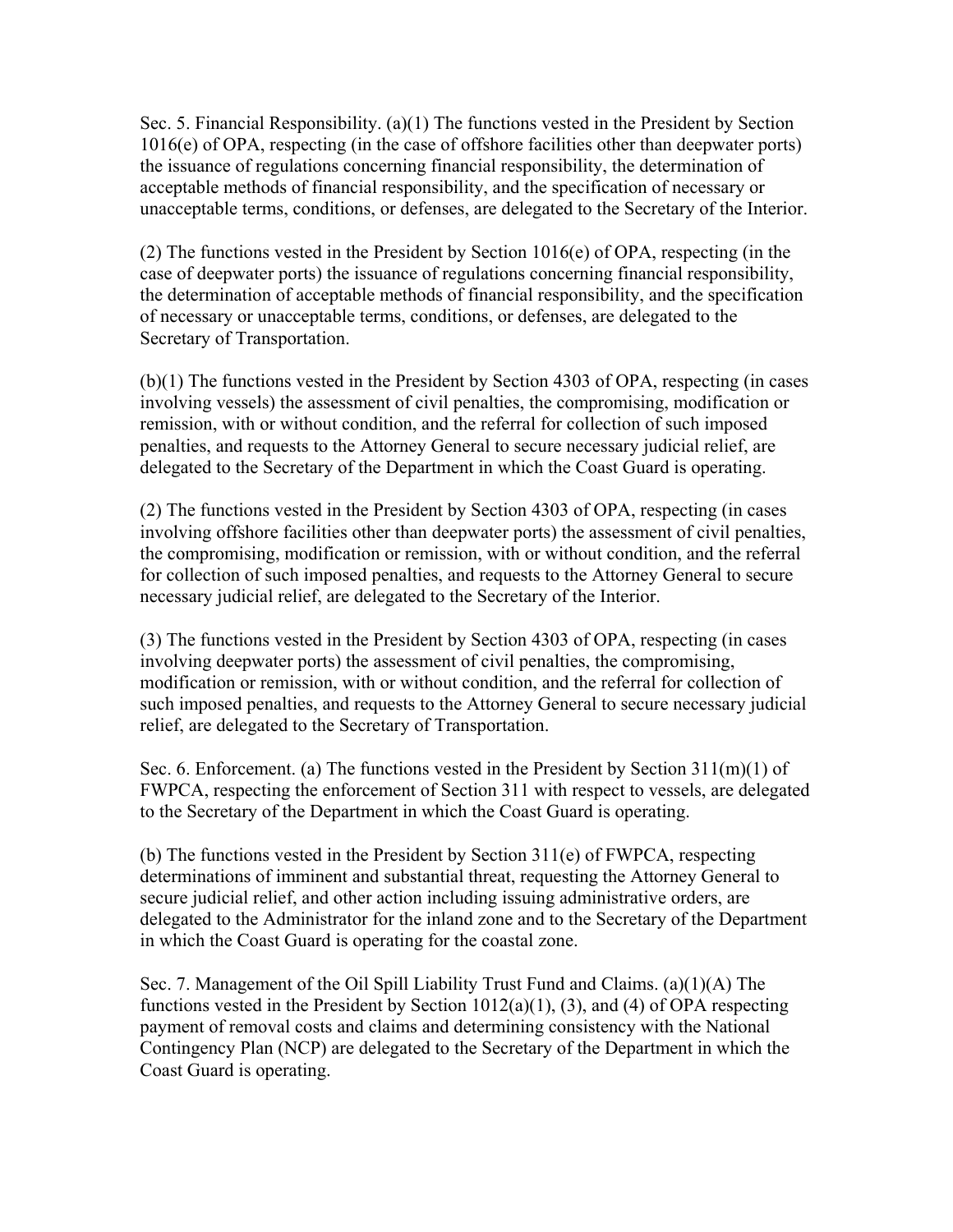(B) The functions vested in the President by Section 6002(b) of the OPA respecting making amounts, not to exceed \$50,000,000 and subject to normal budget controls, in any fiscal year, available from the Fund (i) to carry out Section 311(c) of FWPCA, and (ii) to initiate the assessment of natural resources damages required under Section 1006 of OPA are delegated to the Secretary of the Department in which the Coast Guard is operating. Such Secretary shall make amounts available from the Fund to initiate the assessment of natural resources damages exclusively to the Federal trustees designated in the NCP. Such Federal trustees shall allocate such amounts among all trustees required to assess natural resources damages under Section 1006 of OPA.

(2) The functions vested in the President by Section  $1012(a)(2)$  of OPA, respecting the payment of costs and determining consistency with the NCP, are delegated to the Federal trustees designated in the NCP.

(3) The functions vested in the President by Section  $1012(a)(5)$  of OPA, respecting the payment of costs and expenses of departments and agencies having responsibility for the implementation, administration, and enforcement of the Oil Pollution Act of 1990 and subsections (b), (c), (d), (j) and (l) of Section 311 of FWPCA, are delegated to each head of such department and agency.

(b) The functions vested in the President by Section 1012(c) of OPA, respecting designation of Federal officials who may obligate money, are delegated to each head of the departments and agencies to whom functions have been delegated under section 7(a) of this order for the purpose of carrying out such functions.

 $(c)(1)$  The functions vested in the President by Section 1012 (d) and (e) of OPA, respecting the obligation of the Trust Fund on the request of a Governor or pursuant to an agreement with a State, entrance into agreements with States, agreement upon terms and conditions, and the promulgation of regulations concerning such obligation and entrance into such agreement, are delegated to the Secretary of the Department in which the Coast Guard is operating, in consultation with the Administrator.

(2)The functions vested in the President by Section 1013(e) of OPA, respecting the promulgation and amendment of regulations for the presentation, filing, processing, settlement, and adjudication of claims under OPA against the Trust Fund, are delegated to the Secretary of the Department in which the Coast Guard is operating, in consultation with the Attorney General.

(3) The functions vested in the President by Section 1012(a) of OPA, respecting the payment of costs, damages, and claims, delegated herein to the Secretary of the Department in which the Coast Guard is operating, include, inter alia, the authority to process, settle, and administratively adjudicate such costs, damages, and claims, regardless of amount.

(d)(1) The Coast Guard is designated the ``appropriate agency'' for the purpose of receiving the notice of discharge of oil or hazardous substances required by Section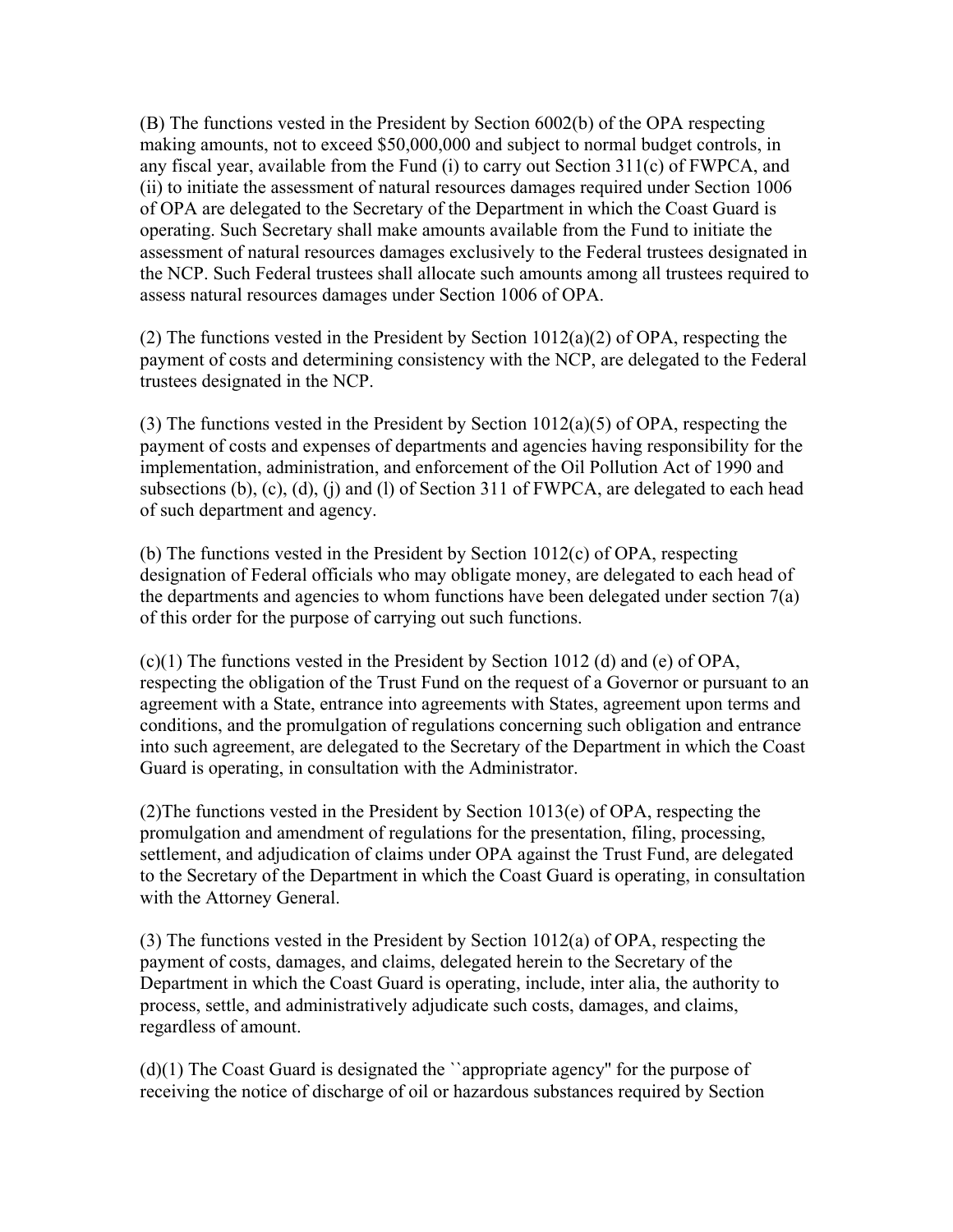311(b)(5) of FWPCA, and the Secretary of the Department in which the Coast Guard is operating is authorized to issue regulations implementing this designation.

(2) The functions vested in the President by Section 1014 of OPA, respecting designation of sources of discharges or threats, notification to responsible parties, promulgation of regulations respecting advertisements, the advertisement of designation, and notification of claims procedures, are delegated to the Secretary of the Department in which the Coast Guard is operating.

Sec. 8. Miscellaneous. (a) The functions vested in the President by Section 311(b) (3) and (4) of FWPCA, as amended by the Oil Pollution Act of 1990, respecting the determination of quantities of oil and any hazardous substances the discharge of which may be harmful to the public health or welfare or the environment and the determinations of quantities, time, locations, circumstances, or conditions, which are not harmful, are delegated to the Administrator.

(b) The functions vested in the President by Section  $311(d)(2)(G)$  of FWPCA, respecting schedules of dispersant, chemical, and other spill mitigating devices or substances, are delegated to the Administrator.

(c) The functions vested in the President by Section 1006(b) (3) and (4) of OPA respecting the receipt of designations of State and Indian tribe trustees for natural resources are delegated to the Administrator.

(d) The function vested in the President by Section 3004 of OPA, with respect to encouraging the development of an international inventory of equipment and personnel, is delegated to the Secretary of the Department in which the Coast Guard is operating, in consultation with the Secretary of State.

(e) The functions vested in the President by Section 4113 of OPA, respecting a study on the use of liners or other secondary means of containment for onshore facilities, and the implementation of the recommendations of the study, are delegated to the Administrator.

(f) The function vested in the President by Section  $5002(c)(2)(D)$  of OPA, respecting the designating of an employee of the Federal Government who shall represent the Federal Government on the Oil Terminal Facilities and Oil Tanker Operations Associations, is delegated to the Secretary of Transportation.

(g) The functions vested in the President by Section 5002(o) of OPA, respecting the annual certification of alternative voluntary advisory groups, are delegated to the Secretary of Transportation.

(h) The function vested in the President by Section 7001(a)(3) of OPA, respecting the appointment of Federal agencies to membership on the Interagency Coordinating Committee on Oil Pollution Research, is delegated to the Secretary of Transportation.